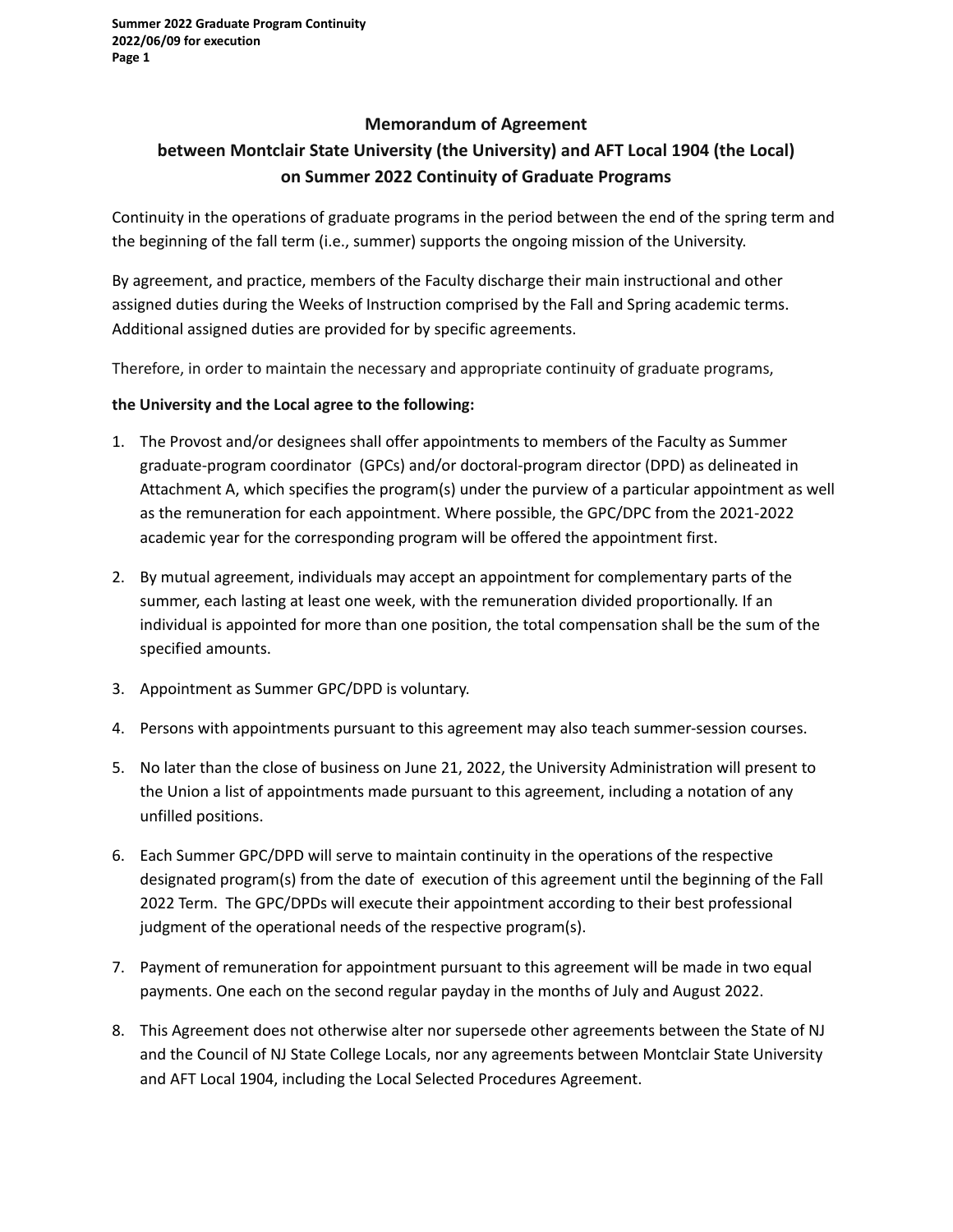**Summer 2022 Graduate Program Continuity 2022/06/09 for execution Page 2**

9. This Agreement applies to the period before the beginning of the Fall 2022 term, having no effect, and providing no precedent, for operations in any subsequent period.

In witness whereof, the representatives of the University Administration and AFT Local 1904 have acknowledged their understanding of this Memorandum of Agreement and affix their signatures below.

For Montclair State University For AFT Local 1904 Jumgsonale

06-14-22 A. David Trubatch 9 June 2022

Junius Gonzales, Provost and Senior VPAA

A. David Trubatch, VP for Negotiations AFT Local 1904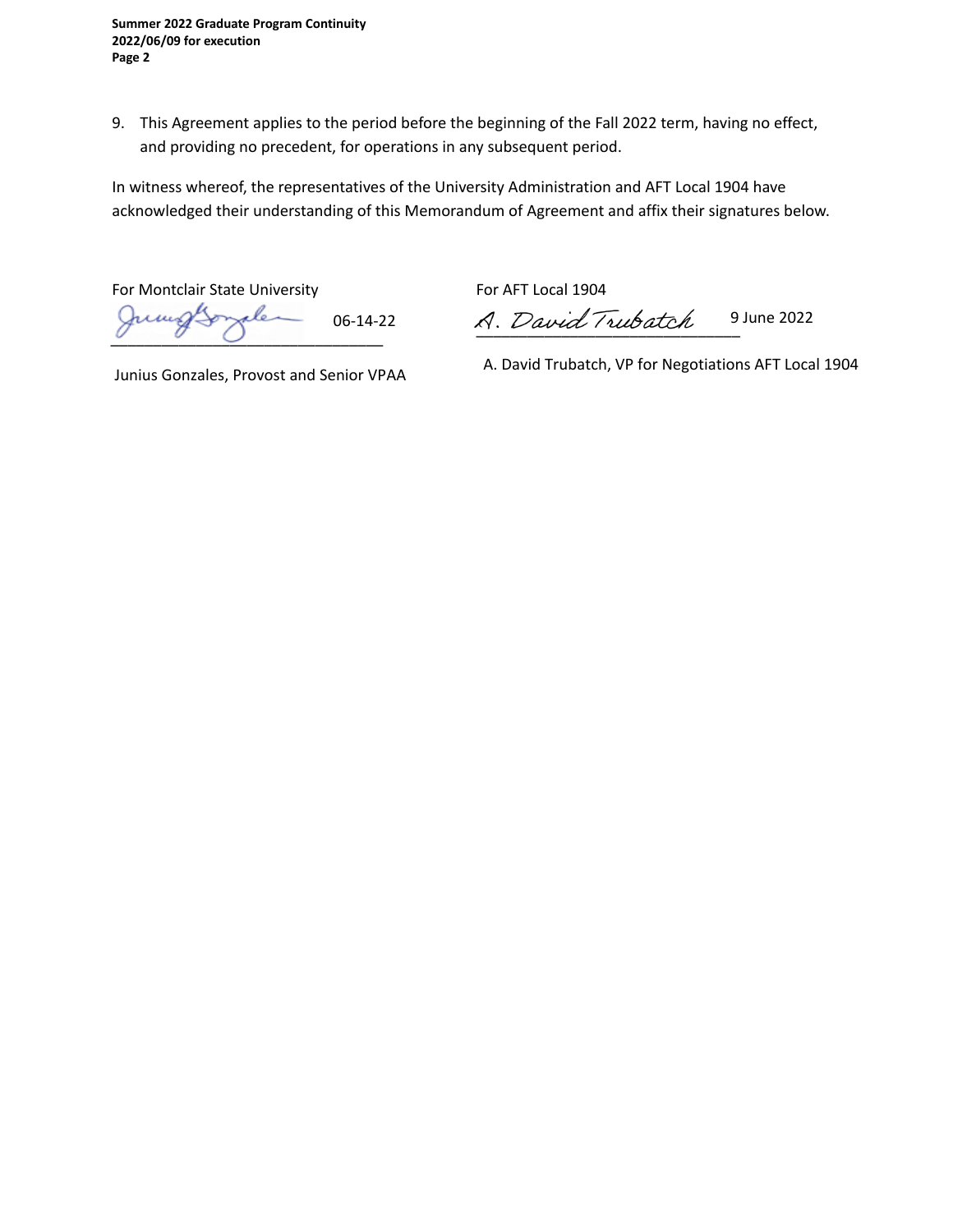## **Attachment A: Summer 2022 GPC/DPD Appointments for graduate-program continuity, with compensation amounts**

|             | Col/Sch Department                             | Program(s)                                                                             | Comp |
|-------------|------------------------------------------------|----------------------------------------------------------------------------------------|------|
| <b>CEHS</b> | Counseling                                     | Counseling - all concentrations                                                        | 3200 |
| <b>CEHS</b> | Counseling                                     | certificate programs                                                                   | 3200 |
| <b>CEHS</b> | Doctoral                                       | Counseling                                                                             | 3200 |
| <b>CEHS</b> | Doctoral                                       | Teacher Education and Teacher Development                                              | 3200 |
| <b>CEHS</b> | Doctoral                                       | Family Science and Human Development                                                   | 3200 |
| <b>CEHS</b> | <b>Educational Leadership</b>                  | <b>Educational Leadership</b>                                                          | 3200 |
| <b>CEHS</b> | <b>Educational Leadership</b>                  | <b>Higher Education</b>                                                                | 3200 |
| <b>CEHS</b> | <b>Educational Leadership</b>                  | certificate programs                                                                   | 1600 |
| <b>CEHS</b> | <b>Exercise Science and Physical Education</b> | Physical Education P-12 - MAT and post-bac, incl. w/TSD certification                  | 1600 |
| <b>CEHS</b> | <b>Exercise Science and Physical Education</b> | Exercise Science and Sport Studies - all concentrations                                | 1600 |
| <b>CEHS</b> | <b>Exercise Science and Physical Education</b> | <b>Athletic Training</b>                                                               | 1600 |
| <b>CEHS</b> | <b>Nutrition and Food Studies</b>              | <b>Nutrition and Food Studies</b>                                                      | 1600 |
| <b>CEHS</b> | <b>Nutrition and Food Studies</b>              | certificate programs                                                                   | 1600 |
| <b>CEHS</b> | Office of the CSAM Dean                        | Elementary School Certification - Science in Grades 5-8                                | 2500 |
| <b>CEHS</b> | <b>Public Health</b>                           | Master of Public Health MPH - all concentrations                                       | 2500 |
| <b>CEHS</b> | <b>Teaching and Learning</b>                   | <b>Bilingual/Bicultural certification</b>                                              | 2500 |
| <b>CEHS</b> | <b>Teaching and Learning</b>                   | Content Area P-12 - MAT and post-bac, incl. w/TSD certification                        | 2500 |
| <b>CEHS</b> | Teaching and Learning                          | Inclusive Education - all concentrations                                               | 2500 |
| <b>CEHS</b> | <b>Teaching and Learning</b>                   | Reading, Reading Specialist certification                                              | 2500 |
| <b>CEHS</b> | <b>Teaching and Learning</b>                   | Special Education MEd - including dual-degree and dual certification                   | 2500 |
| <b>CEHS</b> | <b>Teaching and Learning</b>                   | Teaching (MAT w/certification) in Early Childhood Ed. (P-3), incl. w/TSD certification | 2500 |
| <b>CEHS</b> | <b>Teaching and Learning</b>                   | Teaching (MAT w/certification) in Elementary Ed. (K-6), incl. w/TSD certification      | 2500 |
| <b>CHSS</b> | <b>Communication Sciences and Disorders</b>    | Speech Language Pathology                                                              | 2500 |
| <b>CHSS</b> | Doctoral                                       | Audiology                                                                              | 3200 |
| <b>CHSS</b> | Doctoral                                       | Industrial/Organizational Psychology                                                   | 3200 |
| <b>CHSS</b> | Doctoral                                       | <b>Clinical Psychology</b>                                                             | 3200 |
| <b>CHSS</b> | English                                        | English, English cert.                                                                 | 1600 |
| <b>CHSS</b> | Linguistics                                    | Applied Linguistics, Computational Linguistics - MS and certificate                    | 2500 |